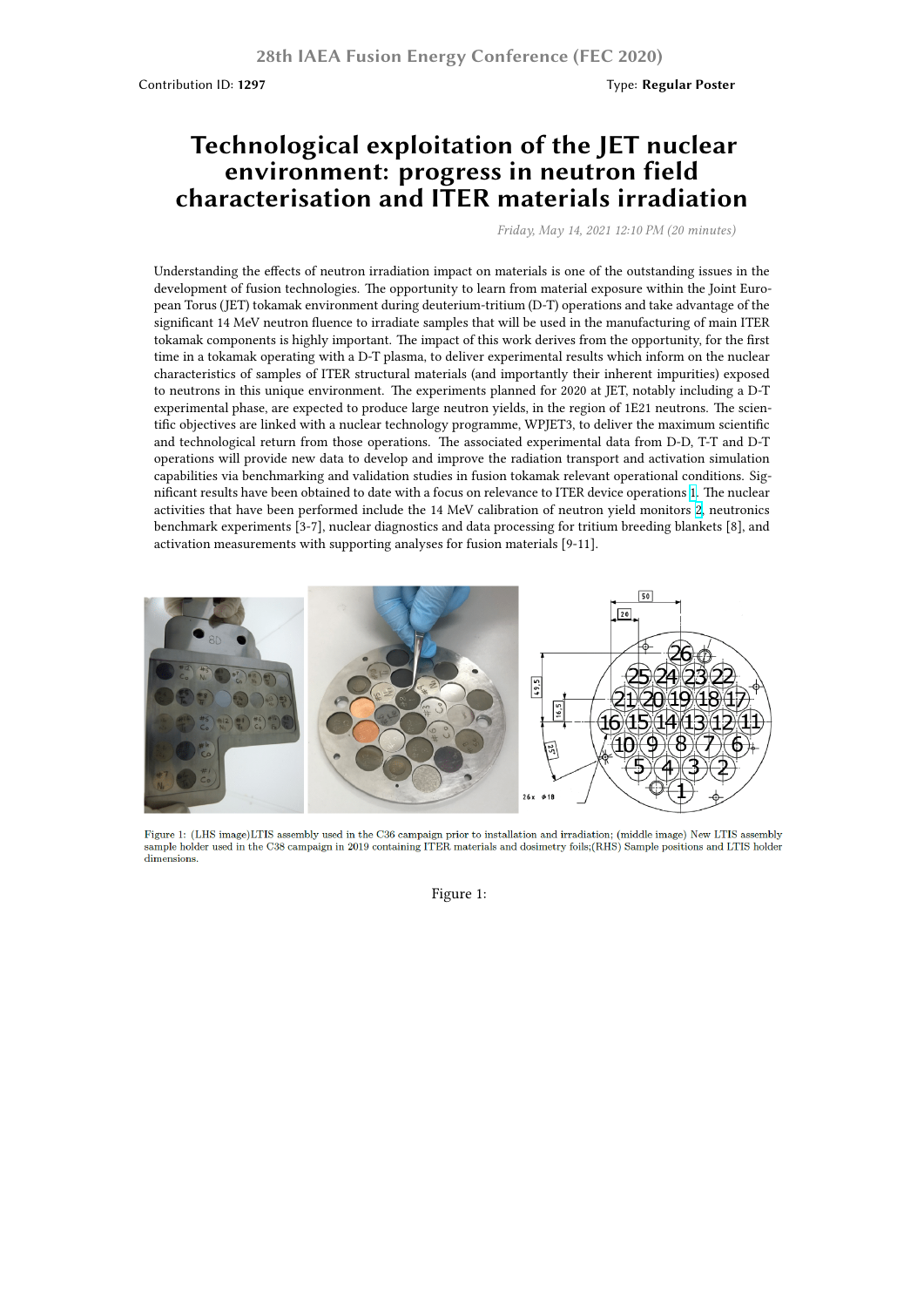

Figure 2: [LHS] (a) JET neutron yield per pulse in the experimental campaign; (b) Simulated activity calculated over time for dosimetry r space at earning the experimental campaign. The error bars are the combined measurement uncertainty for each reaction smeasured<br>during the experimental campaign. The error bars are the combined measurement uncertainty fo band shown is the nuclear data uncertainty for each reaction.

#### Figure 2:

The full paper will discuss the latest results from experimental activities conducted within the 'ACT' subproject under WPJET3; the purpose to irradiate ITER materials in the JET D-T environment. The ITER materials include: poloidal field (PF) coil jacket and toroidal field coil radial closure plate steels, EUROFER 97-3 steel, W and CuCrZr materials from the divertor, Inconel 718, CuCrZr and 316L stainless steel for blanket modules, vacuum vessel forging samples, NbSn toroidal field coil strands. The experimental results presented include gamma spectrometry measurements of post-irradiated samples following the C36 JET campaign as well as the latest experimental results from the 2019 C38 campaign, where samples were irradiated in a newly prepared long-term irradiation station (LTIS) assembly, with 26 cavity positions containing the samples (see figure 1). Measurements using a range of dosimetry foil reactions, each with well-understood i.e. low uncertainty neutron cross section functions, have been used in preparatory work to derive neutron fluence and spectra as part of the effort to characterise the irradiation locations themselves. The samples loaded into the LTIS comprise dosimetry foils—Ti, Mn, Co, Ni, Y, Fe, Sc, Ta - and various ITER material samples, exposed to JET neutrons in the long-term irradiation station or via the JET KN2 pneumatic transfer system.



Figure 3: Gamma spectrometry measurement data from an Y dosimetry foil (ref:YCCFE1) irradiated within the LTIS at JET. Evidence of Ta impurities in the Y sample can be easily seen via the presence of several lines from Ta-182. (LHS) 0-2000 keV; (RHS) 1750-2000 keV.

#### Figure 3:

The paper will also discuss our neutron spectrometry methodology and its application to measurements obtained in [11]. Experimental results are compared to the latest simulations using MCNP6 with FISPACT-II performed with fusion-relevant nuclear data libraries. Such capabilities are important and are applied extensively to predict a wide range of nuclear phenomena and impacts associated with components and materials that will be used in ITER operations. One of the routes to impact of this work is therefore directly to the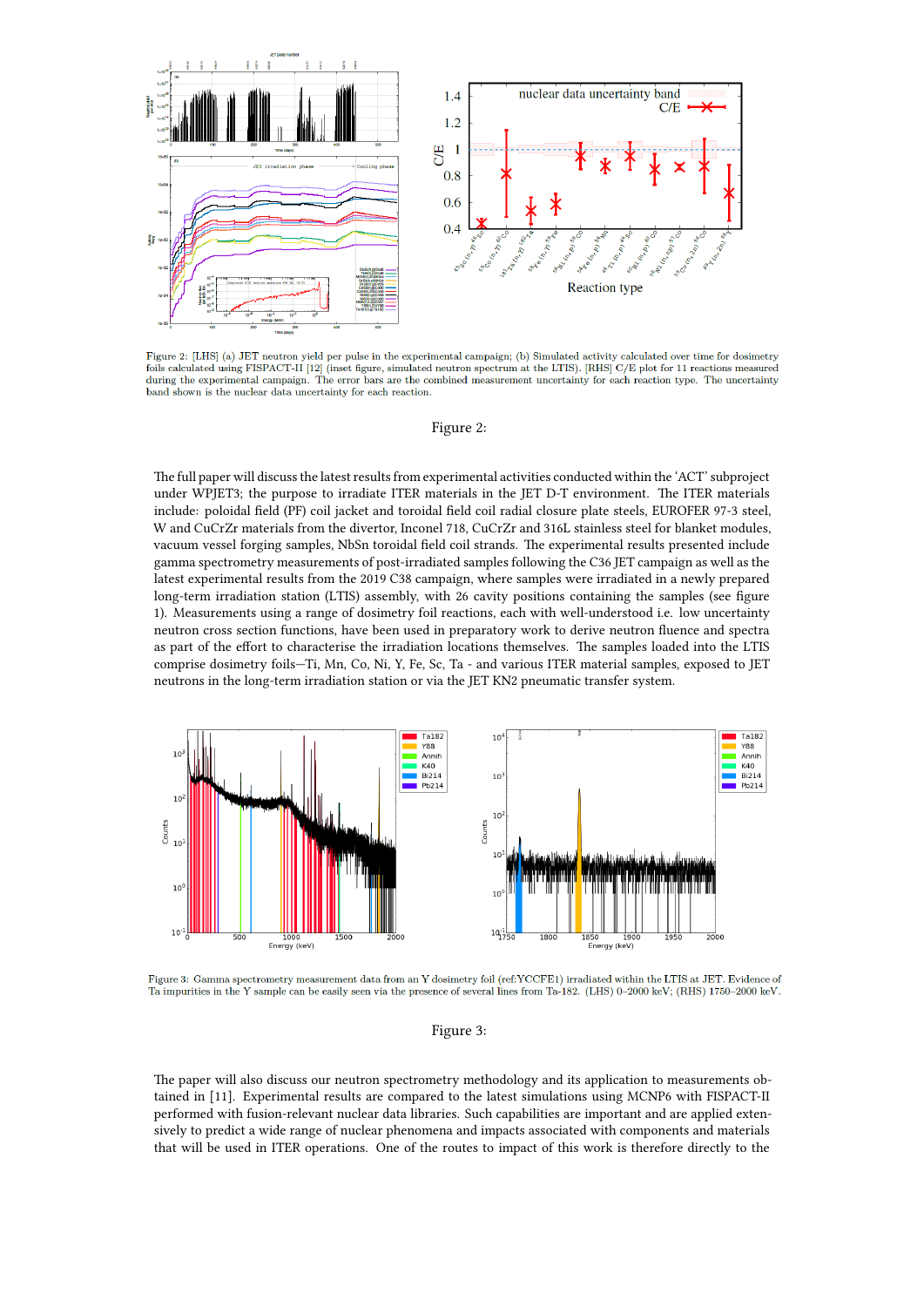example radiation dose field assessments, and have direct implications for operations, safety, regulation as well as cost.

Full details of the experiments which supported characterisation of the LTIS assemblies that were used in the C36 JET D-D campaign are detailed in [11]. Dosimetry foils were irradiated in the LTIS in JET octants 4 and 8 for the duration of the campaign. Post-irradiation, the foils were distributed to four EU laboratories for analyses. Figure 2(a) shows the JET neutron yield per pulse over the duration of the C36 campaign. The foils were irradiated during the JET D–D C36 campaign which ran over a period of 446 days. During this period, a total yield of 2.26E19 neutrons was delivered in 3682 experimental JET shots. Figure 2(b) shows the simulated activity prediction obtained from activation calculations. The inset neutron spectrum exhibits the two characteristic neutron energy peaks from the D-D and D-T fusion reactions.

Our analyses, following the measurements detailed in [11] shows that the models and simulation approach that was taken is broadly satisfactory for most of the threshold dosimetry reactions that were studied with an average C/E (calculated over experimental ratio result) of 0.91 + $\backslash$ -0.1. However, two groups of reactions yielded low C/E (see the four left-most points in the RHS plot in figure 2), suggesting that parts of the calculated LTIS neutron spectrum, and the associated neutronics model, should be modified and improved, and we will discuss our conclusions in detail in the full paper. A set of four capture reactions all exhibited low C/E values suggesting that the thermal neutron flux is under-predicted in the calculated results.

Additionally, we find that assumptions relating to the high energy part of the spectrum around 14 MeV can be improved: The Y-89(n,2n)Y-88 reaction (see an associated gamma spectrum measurement in figure 3) - a high energy threshold sensitive to neutron energies produced in D-T reactions, but not to neutron energies produced via D–D reactions - also exhibited a low weighted average C/E value (see the right-most point in the RHS plot in figure 2).

Besides presenting the latest experimental results from ITER materials activation experiments, plans to experimentally study radiation-induced defects (density and size distribution) generated in some additional irradiated samples (W, Mo and Fe) are also discussed; these will be measured by the Positron-Annihilation Lifetime Spectroscopy (PALS) technique. The PALS data obtained following irradiation in the JET D-T campaign will be compared to data obtained from high energy proton and neutron-irradiation with different spectra in order to improve simulation approaches for fusion neutron-induced damage in materials.

### References

- 1 X. Litaudon et al, Nuclear Fusion 57 (2017) 102001.
- 2 P. Batistoni, Fus. Eng. Des. 105 (2016) 58-69.
- 3 R. Villari et al., Fus. Eng. Des. 109 (2016) 895-905.
- [4] R. Villari et al., Fus. Eng. Des. 123 (2017).
- [\[5](https://ccfe.ukaea.uk/wp-content/uploads/2020/03/Packer_fig1.png)] B. Obryk et al, Fus. Eng. Des. 89 (2014) 2235 { 2240.
- [\[6](https://ccfe.ukaea.uk/wp-content/uploads/2020/03/Packer_fig2.png)] P. Batistoni et al., Nuclear Fusion 55 (2015) 053028.
- [\[7](https://ccfe.ukaea.uk/wp-content/uploads/2020/03/Packer_fig3.png)] T. Vasilopoulou et al., Rad. Phys. Chem. 116 (2015) 359- 364.
- [8] B. C. Colling et al., Fus. Eng. Des. 136 (2018).
- [9] L.W. Packer et al., Fus. Eng. Des. 109 (2017).
- [10] G. Stankunas et al., Fus. Eng. Des. 125 (2017).
- [11] L.W. Packer et al., Nuclear Fusion 58 (2018) 096013.
- [12] J.-Ch. Sublet et al., Nuclear Data Sheets 139 (2017) 77-137.

## **Affiliation**

UKAEA

## **Country or International Organization**

United Kingdom

**Primary authors:** PACKER, Lee (UKAEA); Dr BATISTONI, Paola (ENEA); Mr BRADNAM, Steven (UKAEA); Dr CONROY, Sean (Uppsala University); Dr FABBRI, Marco (F4E); Dr GHANI, Zamir (UKAEA); Dr GILBERT, Mark (UKAEA); Dr JEDNOROG, Slawomir (IPPLM); Dr LASZYNSKA, Ewa (IPPLM); Dr LEICHTLE, Dieter (F4E); Dr LENGAR, Igor (JSI); Dr MIETELSKI, Jerzy (IFJ); Dr NOBS, Chantal (UKAEA); Dr OGORODNIKOVA, Olga (MEPHI); Dr PILLON, Mario (ENEA); Dr SAVVA, Marilia (National Centre for Scientific Research, 'Demokritos', Athens); Dr STAMATELATOS, Ion (National Centre for Scientific Research, 'Demokritos', Athens); Dr